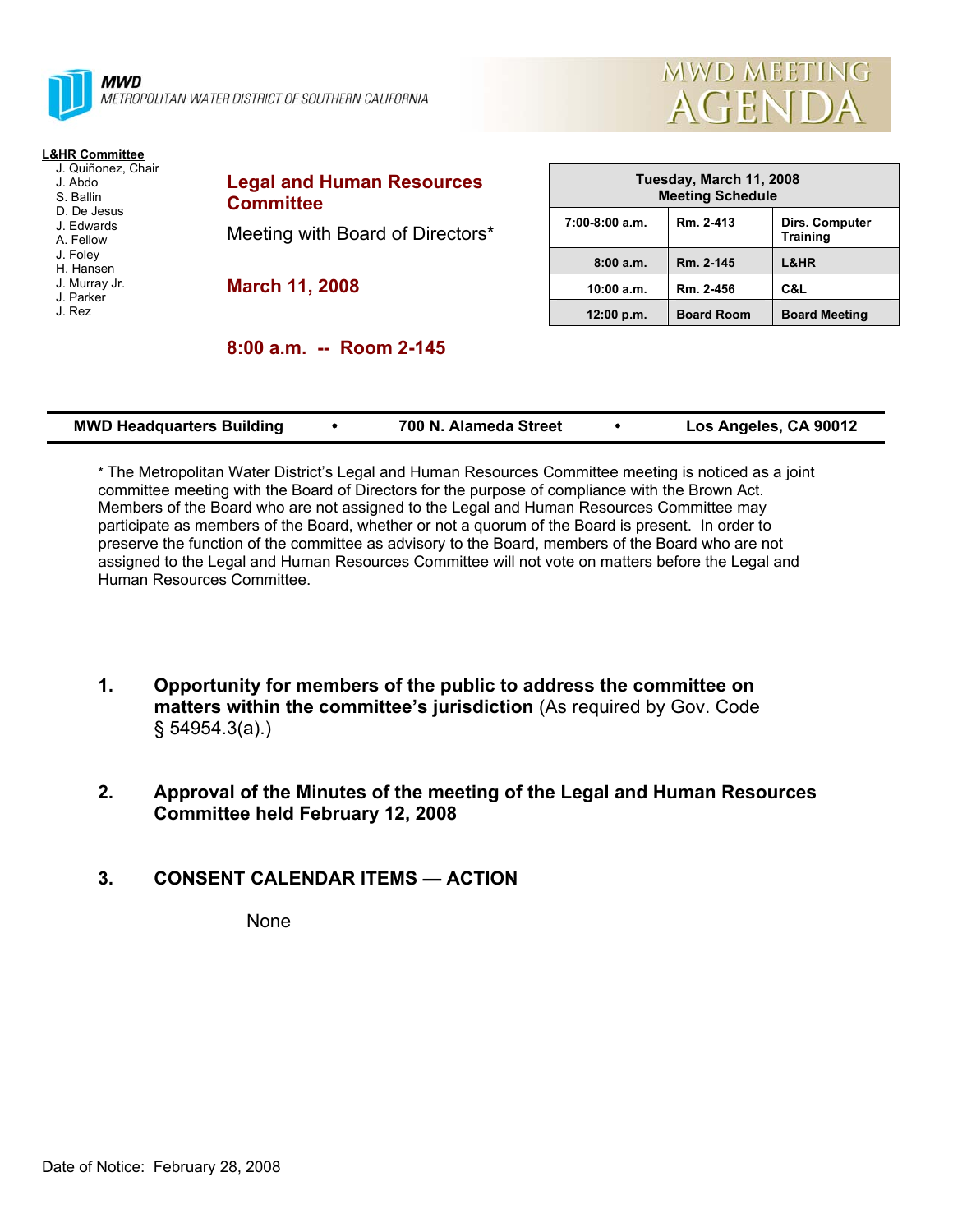### **4. OTHER BOARD ITEMS — ACTION**

- 8-4 Report on *Cadiz, Inc., etc. v. Metropolitan*, LASC Case No. BC343232; and authorize increases of \$175,000 for a total of \$275,000 in maximum amount payable under contract with RECON Research Corp; \$75,000 for a total of \$175,000 in maximum amount payable under contract with A+N Technical Services, Inc. to provide expert assistance in the defense of Metropolitan; and \$125,000 for a total of \$225,000 in maximum amount payable to Executive Presentations for trial graphics. (L&HR) **[Conference with legal counsel—existing litigation; to be heard in closed session pursuant to Gov. Code Section 54956.9(a)]**
- 8-5 Authorize settlement of eminent domain action entitled *Metropolitan Water District v. FR/Cal Perris II, LLC,* Riverside County Superior Court Case No. RIC 486341, and acquisition of easement in real property for the Perris Valley Pipeline Project. (L&HR **[Conference with legal counsel—existing litigation; to be heard in closed session pursuant to Gov. Code Section 54956.9(a)]**
- 8-7 Authorize settlement of claim by Shields Restaurant Group, Inc. related to the Perris Valley Pipeline Project. (L&HR) **[Conference with legal counsel—anticipated litigation (one potential case); to be heard in closed session pursuant to Gov. Code Section 54956.9(b)]**
- **8-8** Approval to extend by one year the Memoranda of Understanding between The Metropolitan Water District of Southern California and AFSCME, Local 1902; Management and Professional Employees Association; Association of Confidential Employees; and Supervisors Association; and adopting resolution to Metropolitan's contribution medical plans. (L&HR)

#### **5. BOARD INFORMATION ITEMS**

None

#### **6. COMMITTEE ITEMS**

- a. General Counsel's report of monthly activities
- b. Human Resources' report of monthly activities